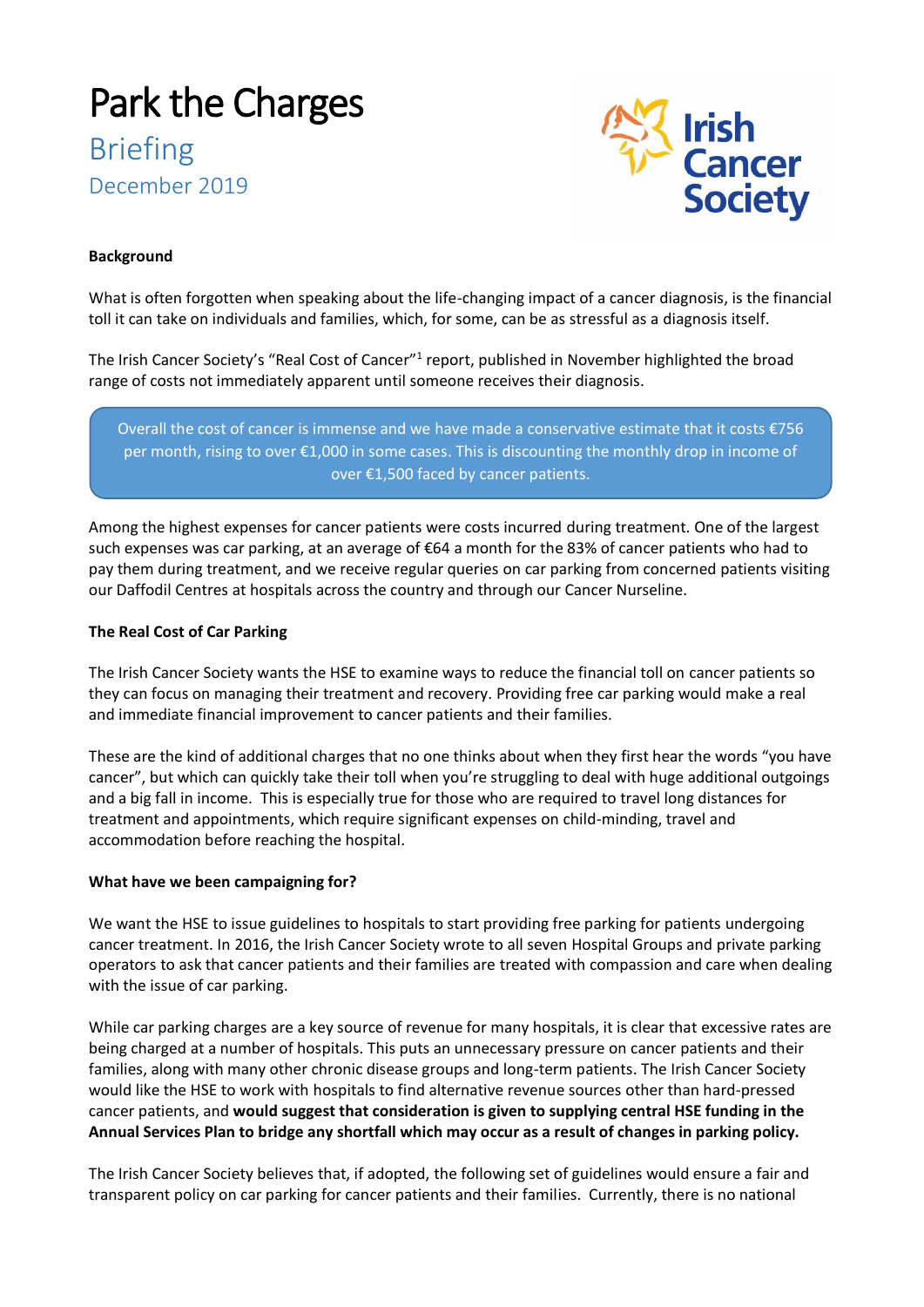policy on parking, aside from the setting of maximum daily rates, which is at the discretion of individual hospitals.

# **Proposed guidelines**

■ Patients undergoing cancer treatment should receive free or significantly reduced car parking;

■ Patients should be informed of parking exemptions in their first appointment letter;

■ Concessions should be widely promoted and easy to understand and apply for;

■ Responsibility for informing cancer patients about their rights should rest with a specific member of staff;

■ Healthcare professionals should be made aware of free parking schemes/concessions;

■ Any future tender arrangements for private car park operators should clearly place the onus on operators to provide discs or tokens for cancer patients;

■ Charges should be displayed clearly and well publicised at car park entrances and wherever payment is made, along with on the hospitals website;

■ Any concessions should also be clearly advertised;

■ Transparency in parking charges should be encouraged. Hospitals must publish car parking costs, revenue raised from car parks, the use of that revenue and tenders/contracts with car park operators publicly;

■ Weekly caps on charges should be introduced to protect regular patients and visitors.

**The Irish Cancer Society is campaigning not only for fairness in pricing, but transparency**. We have found that at many hospitals, in patient literature and on hospital websites, there is a dearth of information with regard to parking charges. A 2010 paper by the Centre for Health Economics at the University of York<sup>2</sup> on the impact of hospital car parking costs concluded that the stress caused by hospital parking is largely avoidable.

It suggested that providing "clear and easily accessible information on parking charges and policy, sources of financial support and the availability of permits or season tickets for regular users" would help reduce the level of stress experienced by patients, and we are fully supportive of these principles.

#### **Positive examples**

There are already a number of positive examples of car parking policies both at Irish hospitals and in other jurisdictions, where free parking is provided to long-stay patients and patients with chronic conditions.

A number of the twenty-six hospitals that provide cancer treatment offer concessions or free parking to cancer patients or regular visitors.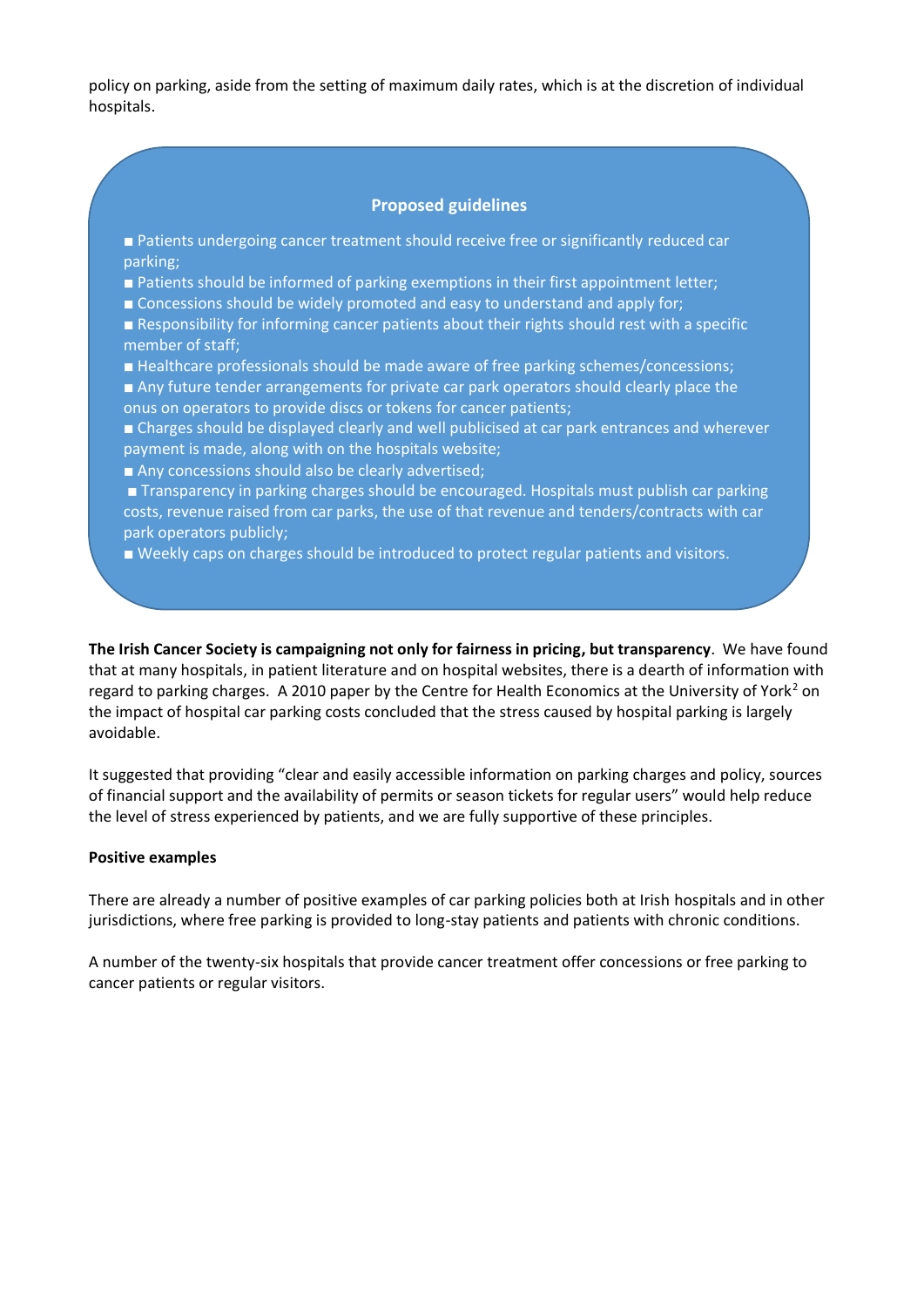| cancer patients                                                                                                                                                                                                                                                                            | <b>Hospitals that offer concessions</b>                                                                                                                                                                                                                                                                              | cancer patients                                                                                                                                                                                      |
|--------------------------------------------------------------------------------------------------------------------------------------------------------------------------------------------------------------------------------------------------------------------------------------------|----------------------------------------------------------------------------------------------------------------------------------------------------------------------------------------------------------------------------------------------------------------------------------------------------------------------|------------------------------------------------------------------------------------------------------------------------------------------------------------------------------------------------------|
|                                                                                                                                                                                                                                                                                            |                                                                                                                                                                                                                                                                                                                      |                                                                                                                                                                                                      |
| <b>Midland Regional</b>                                                                                                                                                                                                                                                                    |                                                                                                                                                                                                                                                                                                                      |                                                                                                                                                                                                      |
|                                                                                                                                                                                                                                                                                            |                                                                                                                                                                                                                                                                                                                      |                                                                                                                                                                                                      |
|                                                                                                                                                                                                                                                                                            |                                                                                                                                                                                                                                                                                                                      |                                                                                                                                                                                                      |
|                                                                                                                                                                                                                                                                                            |                                                                                                                                                                                                                                                                                                                      |                                                                                                                                                                                                      |
|                                                                                                                                                                                                                                                                                            |                                                                                                                                                                                                                                                                                                                      |                                                                                                                                                                                                      |
|                                                                                                                                                                                                                                                                                            |                                                                                                                                                                                                                                                                                                                      |                                                                                                                                                                                                      |
| Portiuncula                                                                                                                                                                                                                                                                                | South Infirmary Victoria (€5 per day)                                                                                                                                                                                                                                                                                | Sligo Regional                                                                                                                                                                                       |
|                                                                                                                                                                                                                                                                                            |                                                                                                                                                                                                                                                                                                                      |                                                                                                                                                                                                      |
|                                                                                                                                                                                                                                                                                            |                                                                                                                                                                                                                                                                                                                      |                                                                                                                                                                                                      |
|                                                                                                                                                                                                                                                                                            |                                                                                                                                                                                                                                                                                                                      |                                                                                                                                                                                                      |
|                                                                                                                                                                                                                                                                                            |                                                                                                                                                                                                                                                                                                                      |                                                                                                                                                                                                      |
|                                                                                                                                                                                                                                                                                            |                                                                                                                                                                                                                                                                                                                      |                                                                                                                                                                                                      |
|                                                                                                                                                                                                                                                                                            |                                                                                                                                                                                                                                                                                                                      |                                                                                                                                                                                                      |
|                                                                                                                                                                                                                                                                                            |                                                                                                                                                                                                                                                                                                                      |                                                                                                                                                                                                      |
|                                                                                                                                                                                                                                                                                            |                                                                                                                                                                                                                                                                                                                      |                                                                                                                                                                                                      |
|                                                                                                                                                                                                                                                                                            |                                                                                                                                                                                                                                                                                                                      |                                                                                                                                                                                                      |
|                                                                                                                                                                                                                                                                                            |                                                                                                                                                                                                                                                                                                                      |                                                                                                                                                                                                      |
|                                                                                                                                                                                                                                                                                            |                                                                                                                                                                                                                                                                                                                      |                                                                                                                                                                                                      |
| <b>Hospitals that offer</b><br>free parking for<br><b>Hospital Tullamore</b><br>St. Luke's, Rathgar<br>Letterkenny General<br>Mayo General<br><b>UH Limerick</b><br>St. Luke's, Kilkenny<br><b>Wexford GH</b><br><b>Kerry GH</b><br><b>Connolly Hospital</b><br>Naas GH<br>South Tipperary | St. James' Hospital (€5 per day)<br>Our Lady of Lourdes, Drogheda (€4<br>per day)<br>St. Vincent's Hospital (half price)<br>Cork UH (€5 per week)<br>Our Lady's, Crumlin (For long stay<br>inpatients, after a charge of €36 per<br>week for the first week, a reduced<br>rate of €10 per week can be availed<br>of) | No free parking or concessions for<br>Waterford Regional<br>Tallaght<br><b>Beaumont</b><br>Cavan-Monaghan<br>Galway UH (limited free parking for<br>radiotherapy only)<br>Mercy UH<br>Mater Hospital |

We welcome the good work these hospitals have been doing in lightening the load for cancer patients and believe the compassion and care shown by them should be consistent across all hospitals providing cancer treatment.

We suggest that as part of its review process, the HSE examine existing policy at its hospitals to develop and identify best practice which can inform national policy and to reduce the administrative burden on both hospitals, and most importantly, patients, pending the outcome and recommendations of the review.

Outside of Ireland, there has been a significant push to reduce car parking charges in recent years, and currently:

- In Wales, hospital parking has been free since April 2008, except where Health Boards have external contracts in place. By 2011 most hospitals in Wales had stopped charging for car parking.
- In Northern Ireland, parking is free for chemotherapy and radiotherapy patients
- In Scotland<sup>3</sup>, parking is free except for at three private finance initiative hospitals in Dundee, Edinburgh and Glasgow.

The NHS in 2015 also published a [set of principles](https://www.gov.uk/government/publications/nhs-patient-visitor-and-staff-car-parking-principles/nhs-patient-visitor-and-staff-car-parking-principles) around hospital parking, which would believe offer a solid basis for good practice that could be replicated in Ireland.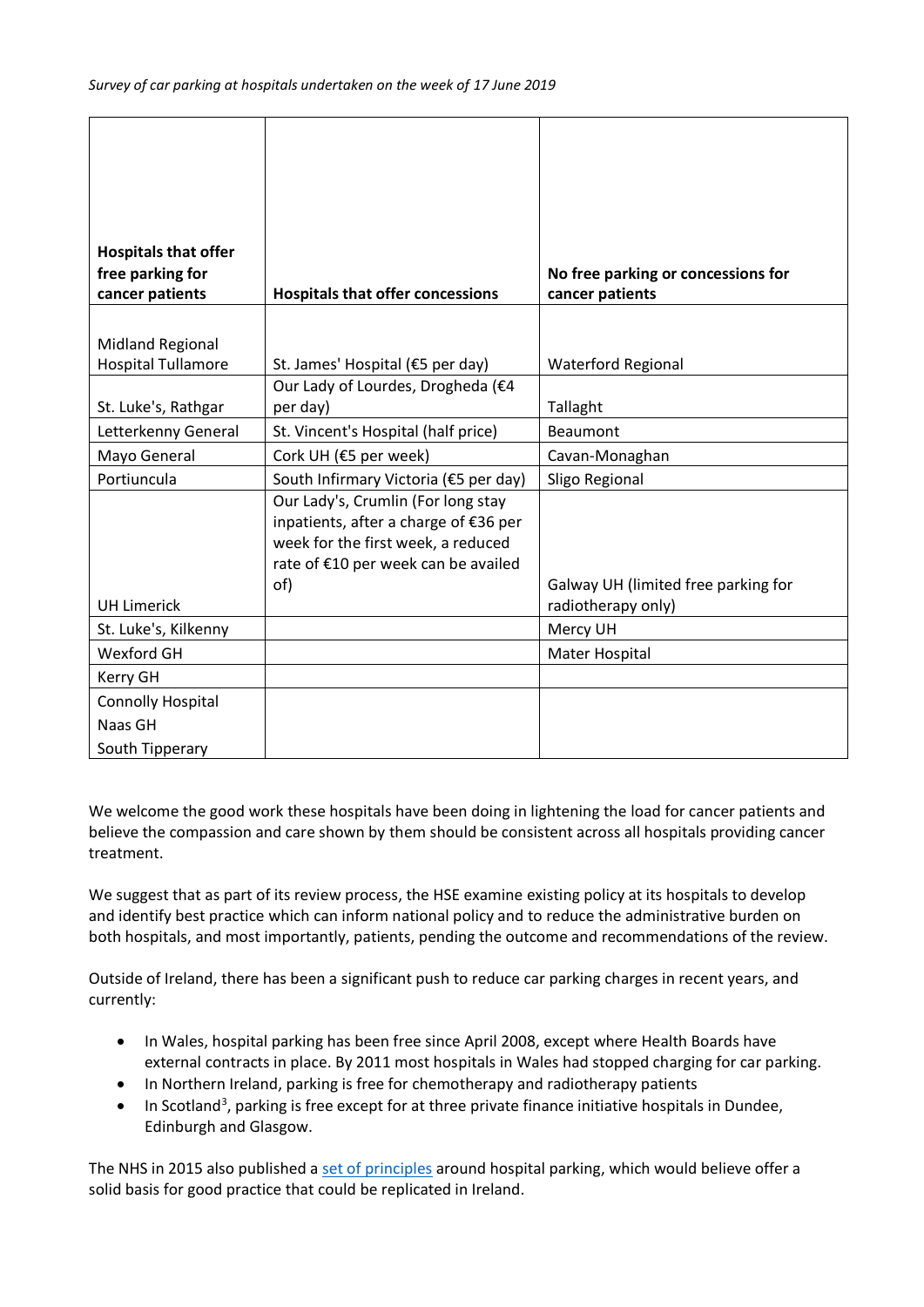### **Progress to date**

The Irish Cancer Society's 'Park the Charges' report<sup>4</sup> and campaign has generated strong public support, with close to 4,000 signatures to an online petition.

The Society has raised awareness of the issue at a local level and has encouraged Councillors across fifteen local authority areas, where constituents are especially impacted by the charges, to encourage them to support this campaign. A number of local authorities have passed motions calling on their local hospitals, who have the authority to make a positive change, to offer free parking to cancer patients, while the matter has been raised frequently at HSE Regional Fora.

Following a submission from Cork City Council, the South Infirmary Victoria Hospital has reduced its parking rates for cancer patients undergoing treatment to a maximum of €5 per day, while the Chief Operating Officer of the HSE South/South West Hospital Group promised a review of parking policy within the Group.

Since September 2017, three further hospitals have also introduced more favourable parking arrangements for cancer patients. Both South Tipperary General Hospital and Naas General Hospital have introduced free parking for cancer patients while Cork University Hospital has improved its concession rate. The previous concession rate for cancer patients at Cork University Hospital was €5 per day. Now, those undergoing treatment pay €5 per week.

This momentum has helped instigate further changes at other hospitals, where we have seen greater transparency in the advertising of charges.

On **March 16 2018**, Minister Simon Harris ordered a national review of hospital car parking charges, which we warmly welcomed after almost a year and half campaigning on this issue.

**The Minister specifically referenced the efforts of the Society in announcing the review and we welcome the opportunity to engage with the HSE to find solutions which take into account the needs of patients who are required to regularly visit our hospitals for cancer treatment.**

### **Draft guidelines**

In **November 2018**, large extracts of a draft report on hospital car parking charges were published in a number of media outlets, and the Minister for Health committed to their publication and implementation in 2019. It is estimated that implementation of these guidelines will cost in the region of  $\epsilon$ 4 – 5 million to fund.

While we broadly welcomed these guidelines, we also have some **concerns**:

- Recommendations regarding multi-entry passes on consecutive days do not take account of the practicalities that many cancer patients' treatment does not occur on consecutive days. **As such, serious consideration should be given to passes for use over an extended period of time, especially for long-term or frequent visitors, such as cancer patients, and that these should either be available free of charge or at a small nominal fee.**
- Informal arrangements exist at some hospitals where particular patient groups, e.g. cancer patients, are offered free or reduced parking rates. **These arrangements should be more widely advertised to offer maximum benefits to all patients.**
- Furthermore, **individual hospitals offering these arrangements should receive assurances that wider advertisements of these rates will not impact their ability to continue to offer such rates.**
- Lastly, **a central register for car parking prices at hospitals across the country, including information about free or reduced rates, should be published.**

The Society believes that an overarching national policy on car parking needs to be put in place by the next Government, so that cancer patients and families around the country can feel the full benefit of a new parking policy.